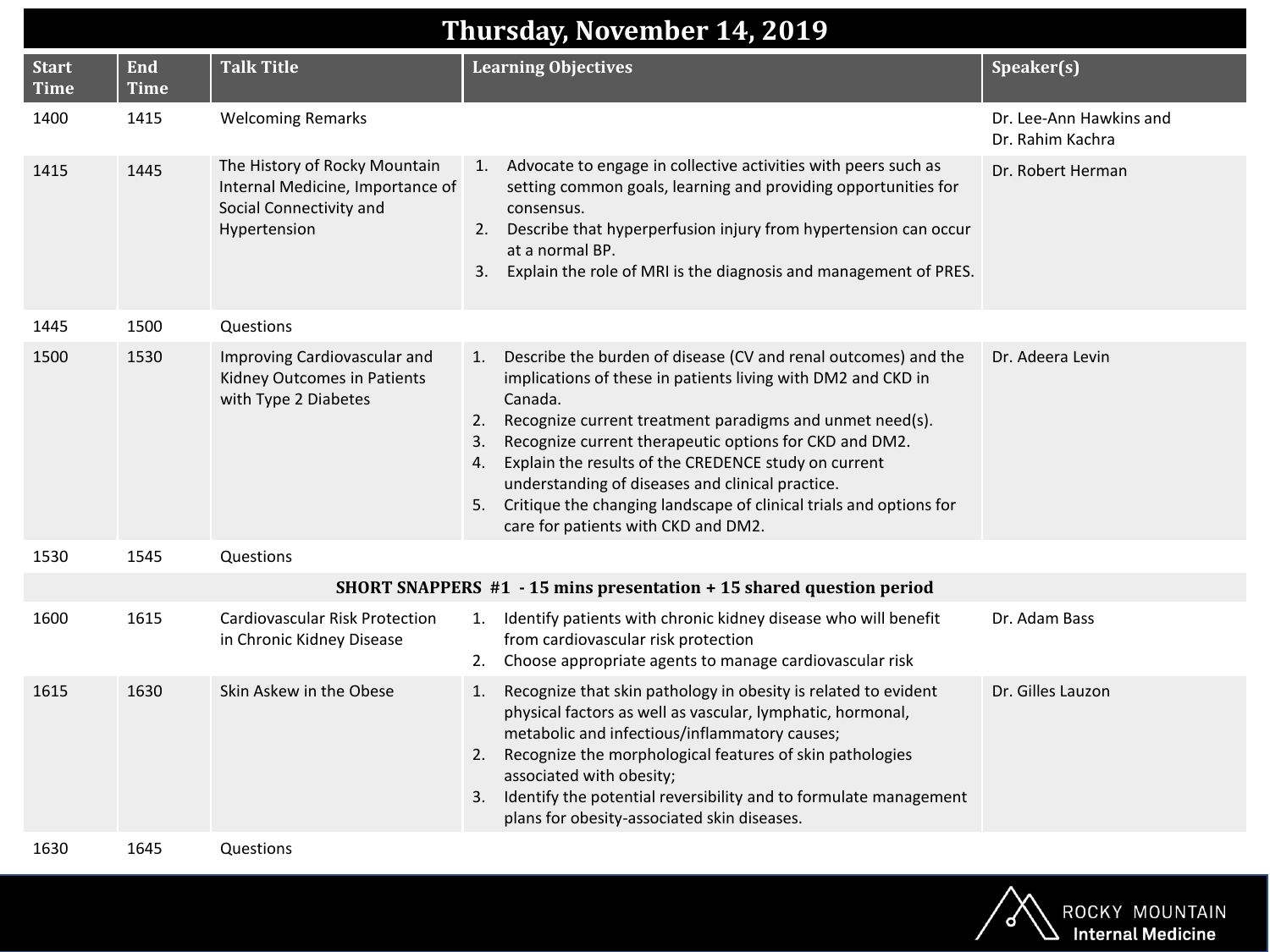| Thursday, November 14, 2019 |                                                                          |                                                                                                                              |                                                                                                                                                                                                                  |                        |  |
|-----------------------------|--------------------------------------------------------------------------|------------------------------------------------------------------------------------------------------------------------------|------------------------------------------------------------------------------------------------------------------------------------------------------------------------------------------------------------------|------------------------|--|
| <b>Start</b><br>Time        | <b>End</b><br><b>Time</b>                                                | <b>Talk Title</b>                                                                                                            | <b>Learning Objectives</b>                                                                                                                                                                                       | Speaker(s)             |  |
|                             | SHORT SNAPPERS $#2 - 15$ mins presentation $+ 15$ shared question period |                                                                                                                              |                                                                                                                                                                                                                  |                        |  |
| 1645                        | 1700                                                                     | Preoperative Assessment in the<br>Older Adult - is it different?                                                             | Describe how advanced age impacts perioperative consultation.<br>1.<br>Describe current evidence on how to best manage the elderly<br>2.<br>patient prior to surgery.                                            | Dr. Paula Pearce       |  |
| 1700                        | 1715                                                                     | Impact of a novel antimicrobial<br>stewardship mobile app on<br>antimicrobial prescribing<br>practices amongst medical units | Explain the impact of mobile app technology on antimicrobial<br>1.<br>stewardship<br>Describe study findings regarding the impact of mobile app<br>2.<br>technology on antimicrobial stewardship in Saskatchewan | Dr. Shaqil Peermohamed |  |
| 1715                        | 1730                                                                     | Questions                                                                                                                    |                                                                                                                                                                                                                  |                        |  |

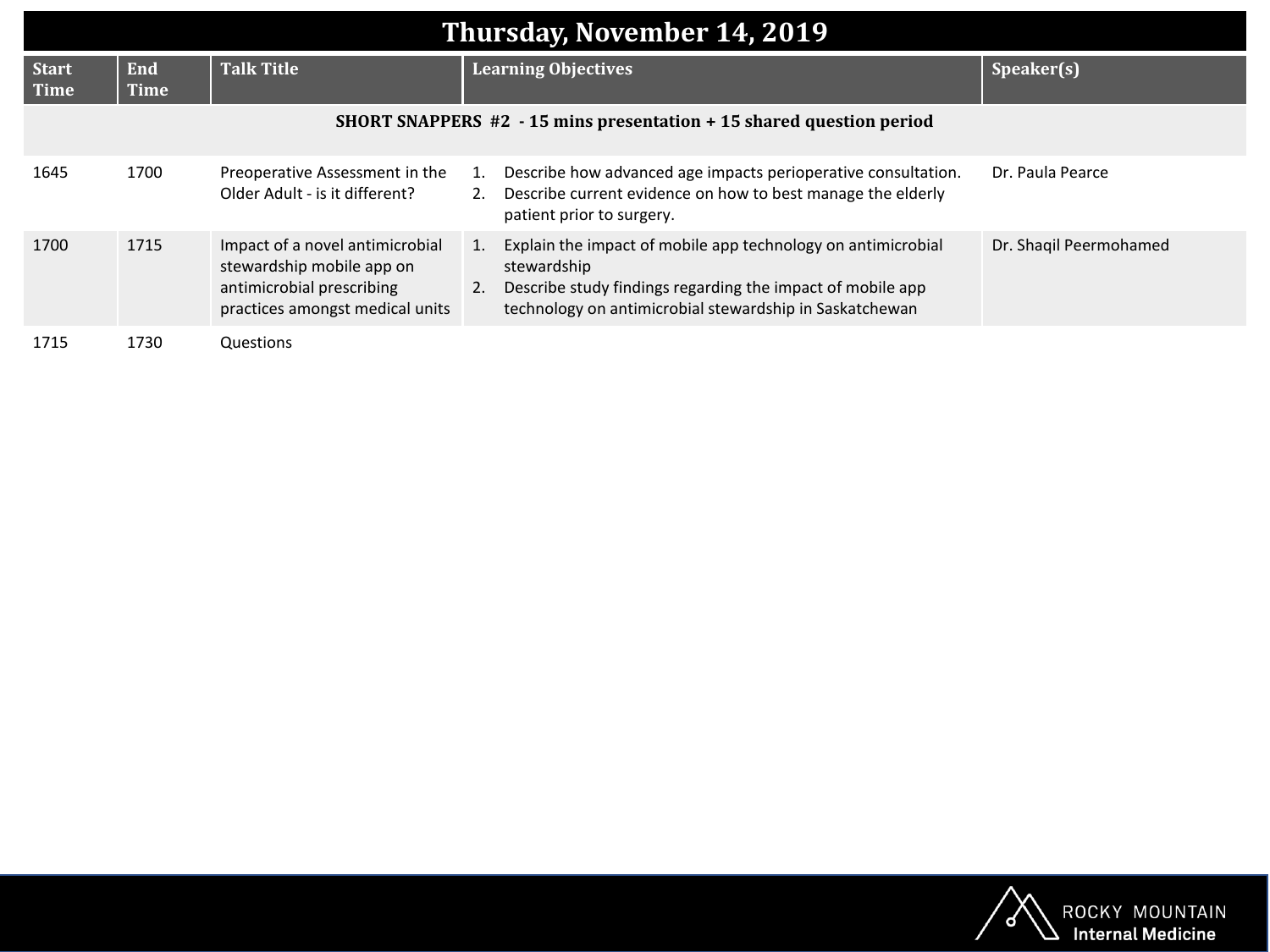| Friday, November 15, 2019 |                           |                                                                                       |                                                                                                                                                                                                                                                                                                                                                                                           |                      |
|---------------------------|---------------------------|---------------------------------------------------------------------------------------|-------------------------------------------------------------------------------------------------------------------------------------------------------------------------------------------------------------------------------------------------------------------------------------------------------------------------------------------------------------------------------------------|----------------------|
| Start<br><b>Time</b>      | <b>End</b><br><b>Time</b> | <b>Talk Title</b>                                                                     | <b>Learning Objectives</b>                                                                                                                                                                                                                                                                                                                                                                | Speaker(s)           |
| 830                       | 900                       | Top 5 Papers in GIM                                                                   | Describe the Top 5 General Internal Medicine papers of 2019.<br>1.<br>Critique the strengths and weakness of each paper.<br>2.<br>Apply new knowledge into one's future clinical practice.<br>3.                                                                                                                                                                                          | Dr. Karen Tang       |
| 900                       | 915                       | Questions                                                                             |                                                                                                                                                                                                                                                                                                                                                                                           |                      |
| 930                       | 1230                      |                                                                                       | WORKSHOPS: Concurrent sessions (60 mins each with $Q & A$ ) - Can attend up to three workshops                                                                                                                                                                                                                                                                                            |                      |
|                           |                           | What Internists Need to Know<br>in Managing Pregnant Women                            | 1. Assess a dyspneic pregnant patient and know when to use the<br>different imaging modalities.<br>Explain that diabetes care in pregnancy is different from non-<br>2.<br>pregnant, including when to admit a first trimester diabetic<br>patient.<br>3.<br>Recommend the role of Internists in postpartum management of<br>women with preeclampsia.                                     | Dr. Winnie Sia       |
|                           |                           | Thrombosis update and<br>evidence based management of<br>challenging Thrombosis cases | Describe relevant evidence regarding management of arterial,<br>1.<br>mesenteric, cancer associated, thrombophilia related and portal<br>vein thrombosis.<br>Explain how validated tools can aid in the prediction of<br>2.<br>thrombosis risk and prevention.<br>3. Apply validated tools to various case examples in order to<br>demonstrate how they can aid clinical decision-making. | Dr. Elizabeth Mackay |
|                           |                           | Newer DM agents for weight<br>management                                              | List the anti-hyperglycemic agents currently available in Canada<br>1.<br>that may aid in weight loss.<br>Describe the pathophysiology behind the potential weight loss in<br>2.<br>each agent.<br>List the anti-hyperglycemic agents to avoid for weight loss.<br>3.                                                                                                                     | Dr. Isanne Schacter  |
|                           |                           | Communicating Effectively with<br><b>Patients about Serious Illness</b>               | Recognize the value of early and effective discussions around<br>1.<br>goals of care.<br>Describe the Serious Illness Conversation Guide and how it can<br>2.<br>be used to improve communication.<br>Describe a multi-site initiative to improve serious illness<br>3.<br>discussions on Internal Medicine units.                                                                        | Dr. Fiona Dunne      |

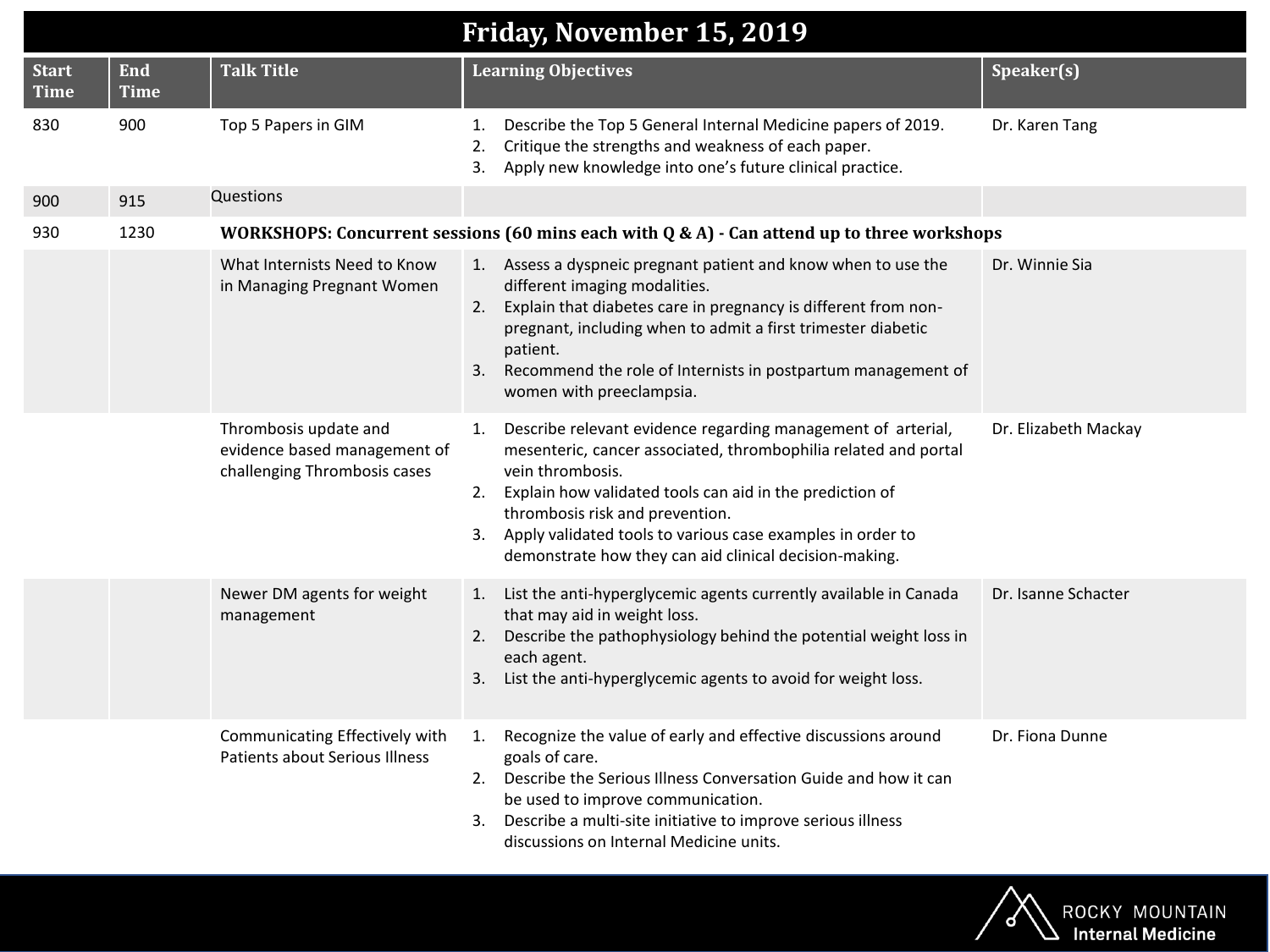## **Friday, November 15, 2019**

| <b>Start</b><br><b>Time</b>                            | End<br><b>Time</b> | <b>Talk Title</b>                                                                                                          | <b>Learning Objectives</b>                                                                                                                                                                                                                                                                             | Speaker(s)        |
|--------------------------------------------------------|--------------------|----------------------------------------------------------------------------------------------------------------------------|--------------------------------------------------------------------------------------------------------------------------------------------------------------------------------------------------------------------------------------------------------------------------------------------------------|-------------------|
|                                                        |                    | Management of Opioid Use<br>Disorder for the General<br>Internist                                                          | Recognize and treat opioid withdrawal and acute pain in patients<br>1.<br>with OUD.<br>Manage hospitalized patients on methadone and slow-release<br>2.<br>oral morphine (SROM/Kadian).<br>3. Implement buprenorphine/naloxone (Suboxone) for inpatients.                                              | Dr. Paxton Bach   |
|                                                        |                    | Postop Vascular Complications:<br>The Tug-of-War Between<br><b>Hemostasis and Thrombosis</b>                               | Manage perioperative myocardial infarction including the<br>1.<br>indications for percutaneous coronary intervention.<br>Manage post-operative venous thromboembolism.<br>2.<br>Describe short term and long term anticoagulation strategies for<br>3.<br>transient postoperative atrial fibrillation. | Dr. Steve Ham     |
|                                                        |                    | Immunology for the Internist                                                                                               | Describe the role of innate and acquired immunity in the<br>1.<br>immune response.<br>Explain the most relevant primary and acquired immune<br>2.<br>deficiencies in adults.<br>Recognize the presentation, investigation, and treatment of<br>3.<br>common immune deficiencies.                       | Dr. Ling Ling     |
|                                                        |                    | Pharmaceutical Persuasion -<br>How our Relationship with the<br>Pharmaceutical Industry<br>Impacts Delivery of Health Care | 1. Describe the various relationships that physicians can have with<br>Pharma.<br>2. Develop a greater awareness of how influence and persuasion<br>are working on us as clinicians.<br>3. Plan an engaged, but aware relationship with Pharma in your<br>practice.                                    | Dr. Troy Pederson |
| AM Edwards/ACP Lecture - 30 minutes + 15 min questions |                    |                                                                                                                            |                                                                                                                                                                                                                                                                                                        |                   |
| 1330                                                   | 1400               | Complex Care in General<br>Internal Medicine: Context is<br>Everything                                                     | Identify the various types of complexity faced when caring for<br>1.<br>patients in General Internal Medicine.<br>Identify the proximal determinants of patient complexity.<br>2.<br>Select strategies to address patient complexity in their practice.<br>3.                                          | Dr. Anita Palepu  |
| 1400                                                   | 1415               | Questions                                                                                                                  |                                                                                                                                                                                                                                                                                                        |                   |

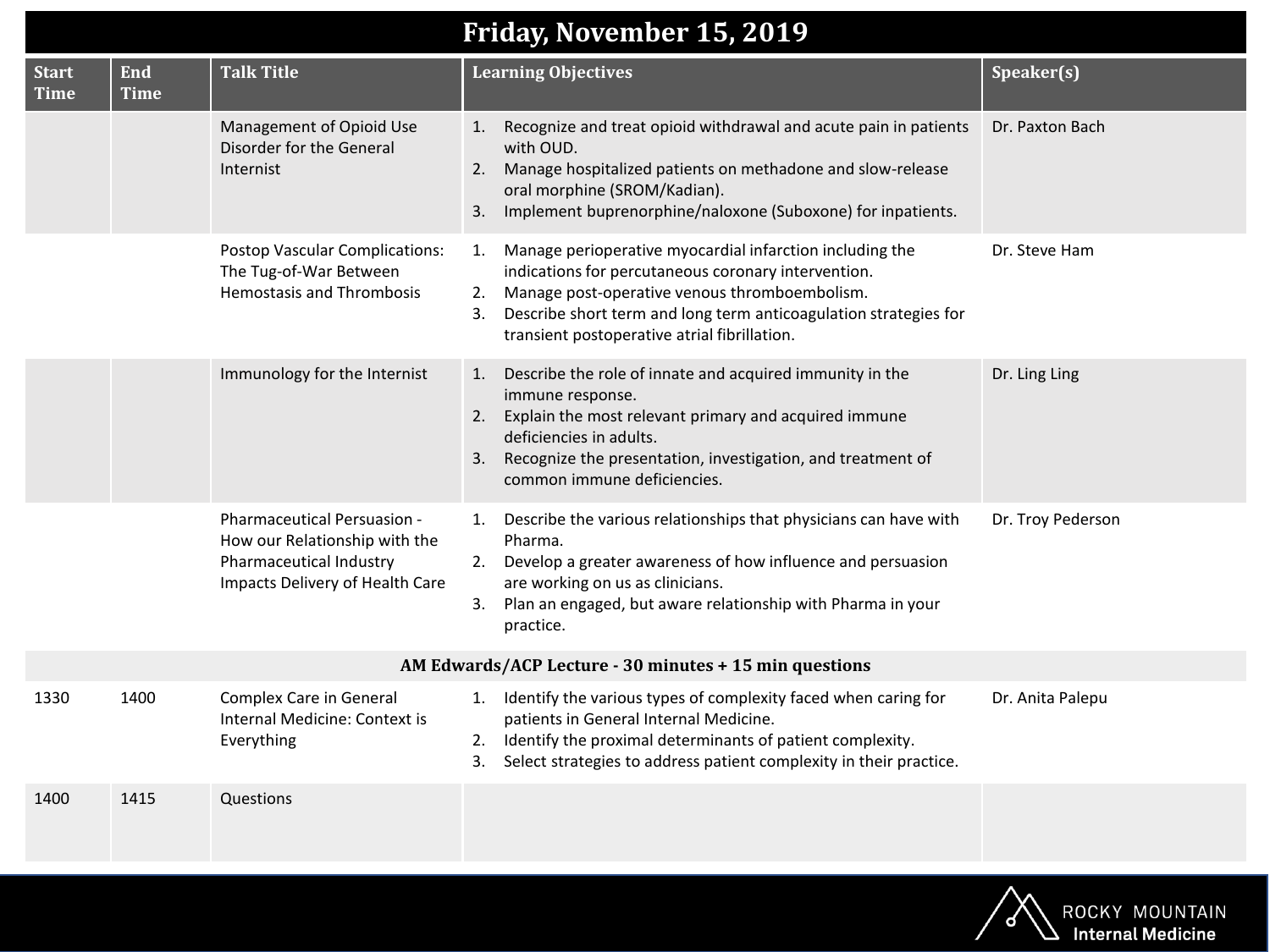| Friday, November 15, 2019   |                           |                                                              |                                                                                                                                                                                                                                                                                                                                                   |                                                                                                                                                                                                           |
|-----------------------------|---------------------------|--------------------------------------------------------------|---------------------------------------------------------------------------------------------------------------------------------------------------------------------------------------------------------------------------------------------------------------------------------------------------------------------------------------------------|-----------------------------------------------------------------------------------------------------------------------------------------------------------------------------------------------------------|
| <b>Start</b><br><b>Time</b> | <b>End</b><br><b>Time</b> | <b>Talk Title</b>                                            | <b>Learning Objectives</b>                                                                                                                                                                                                                                                                                                                        | Speaker(s)                                                                                                                                                                                                |
|                             |                           |                                                              | SHORT SNAPPERS #3 - 15 mins presentation + 15 shared question period                                                                                                                                                                                                                                                                              |                                                                                                                                                                                                           |
| 1415                        | 1430                      | <b>Research Competition</b><br><b>Clinical Case</b>          | Describe the top 2 resident clinical GIM cases from Western<br>1.<br>Canada.                                                                                                                                                                                                                                                                      | Dr. Zahra Sahani<br>& Dr. Leen Naji                                                                                                                                                                       |
| 1430                        | 1445                      | <b>Research Competition QI</b>                               | Describe the top 2 resident quality improvement projects from<br>1.<br>Western Canada.                                                                                                                                                                                                                                                            | Dr. Brandon Tang                                                                                                                                                                                          |
| 1445                        | 1500                      | Questions                                                    |                                                                                                                                                                                                                                                                                                                                                   |                                                                                                                                                                                                           |
|                             |                           |                                                              | SHORT SNAPPERS #4 - 15 mins presentation + 15 shared question period                                                                                                                                                                                                                                                                              |                                                                                                                                                                                                           |
| 1500                        | 1515                      | Cancer in Pregnancy - A primer<br>on diagnosis and treatment | Describe the prevalence of cancer in pregnancy.<br>1.<br>Develop an approach to investigating cancer in pregnancy and<br>2.<br>the common causes of diagnostic delays.<br>Explain treatment options for cancer diagnosed in pregnancy.<br>3.                                                                                                      | Dr. Meghan Vlasschaert                                                                                                                                                                                    |
| 1515                        | 1530                      | Palliative Care for Vulnerable<br>Populations                | Identify patients who are vulnerable and understand why the<br>1.<br>delivery of palliative care may be more difficult.<br>2. List several initial interventions for increasing access to palliative<br>care for vulnerable populations.<br>3. Describe the nuances of the delivery of medical care for patients<br>with life limiting illnesses. | Dr. Hayden Rubensohn                                                                                                                                                                                      |
| 1530                        | 1545                      | Questions                                                    |                                                                                                                                                                                                                                                                                                                                                   |                                                                                                                                                                                                           |
|                             |                           |                                                              | <b>Research Poster Presentations &amp; Adjudication</b>                                                                                                                                                                                                                                                                                           |                                                                                                                                                                                                           |
| 1545                        | 1715                      | <b>Poster Presentations</b>                                  | 1. List the presented GIM research studies, clinical cases and quality<br>improvement initiatives from across Western Canada<br>Critique the QI and Research methodology presented in one's<br>2.<br>own practice.<br>3. Apply new knowledge into one's future clinical practice.                                                                 | Research/QI: Drs. Cary Cuncic,<br>Navdeep Dehar, Erin Helson,<br>Tania Pannu, Fatima Pirani, Krista<br>Reich, Kahir Rahemtulla, Jordan<br>Sugarman, and Brandon Tang<br>Clinical Case: Drs. Lillian Chan, |

Caitlyn Collins, and Justin Smith

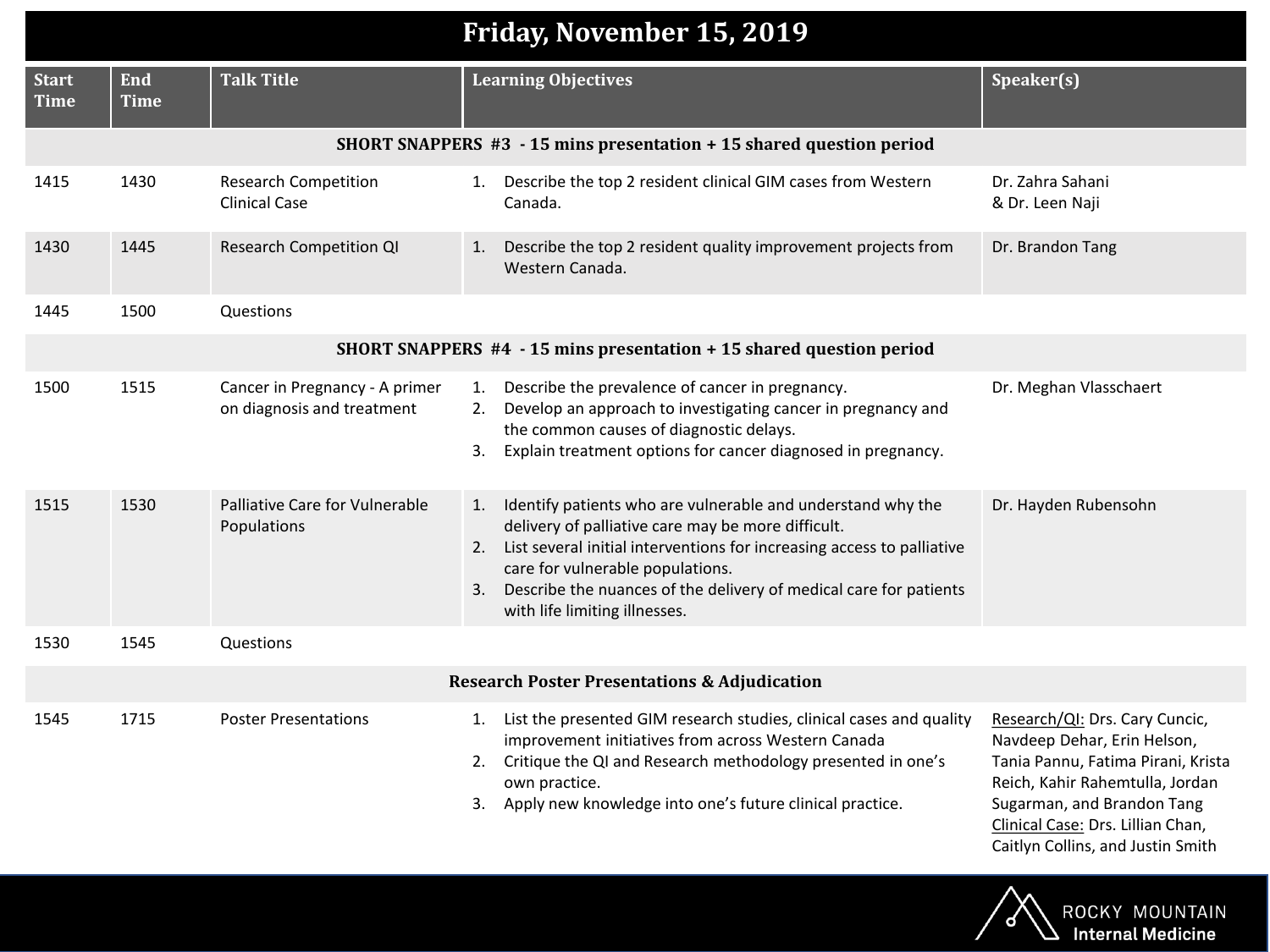| <b>Saturday, November 16, 2019</b> |                           |                                                                     |                                                                                                                                                                                                                                                                                                                                                                                                                  |                                                                   |
|------------------------------------|---------------------------|---------------------------------------------------------------------|------------------------------------------------------------------------------------------------------------------------------------------------------------------------------------------------------------------------------------------------------------------------------------------------------------------------------------------------------------------------------------------------------------------|-------------------------------------------------------------------|
| <b>Start</b><br><b>Time</b>        | <b>End</b><br><b>Time</b> | <b>Talk Title</b>                                                   | <b>Learning Objectives</b>                                                                                                                                                                                                                                                                                                                                                                                       | Speaker(s)                                                        |
| 830                                | 915                       | Debate: Is the physical exam still<br>relevant in the 21st century? | Explain how point of care ultrasound can complement history<br>1.<br>and physical examination in bedside patient assessment.<br>2. Describe the importance of the physical exam in an age of<br>modern testing.<br>3. Challenge whether residency training efforts should focus on<br>increasing training in point of care ultrasound vs consolidating<br>physical examination skills learned in medical school. | Dr. Irene Ma and Dr. Vijay Daniels<br>Moderator: Dr. Rahim Kachra |
| 930                                | 1230                      |                                                                     | WORKSHOPS: Concurrent sessions (60 mins total with $Q & A$ ) - Can attend up to three workshops                                                                                                                                                                                                                                                                                                                  |                                                                   |
|                                    |                           | Infections in Patients who Inject<br><b>Drugs</b>                   | Explain the effects of opioid abuse on immune system function<br>1.<br>and impair host defenses to predispose patients who inject drugs<br>to a multitude of infections.<br>2. Recognize a variety of infectious disease syndromes seen among<br>patients who inject drugs.<br>3. Advocate successful Canadian programs and strategies aimed at<br>risk reduction.                                               | Dr. Shaqil Peermohamed                                            |
|                                    |                           | Peripheral Arterial Disease for<br>the General Internist            | Design a practical approach for the work-up of peripheral arterial<br>1.<br>disease.<br>2. Explain the role and limitations of diagnostic imaging.<br>Implement an evidence-based management plan for peripheral<br>3.<br>arterial disease.                                                                                                                                                                      | Dr. Karen Tran                                                    |
|                                    |                           | What is New in Lipids in 2019?                                      | 1. Describe the prevalence, cardiovascular risk, and treatment of<br>inherited dyslipidemias<br>2. Recognize the role of new cholesterol lowering therapies for the<br>prevention of cardiovascular disease.<br>3. Apply Mendelian randomisation to infer the causal relationship<br>of biomarkers to cardiovascular disease.                                                                                    | Dr. Liam Brunham                                                  |